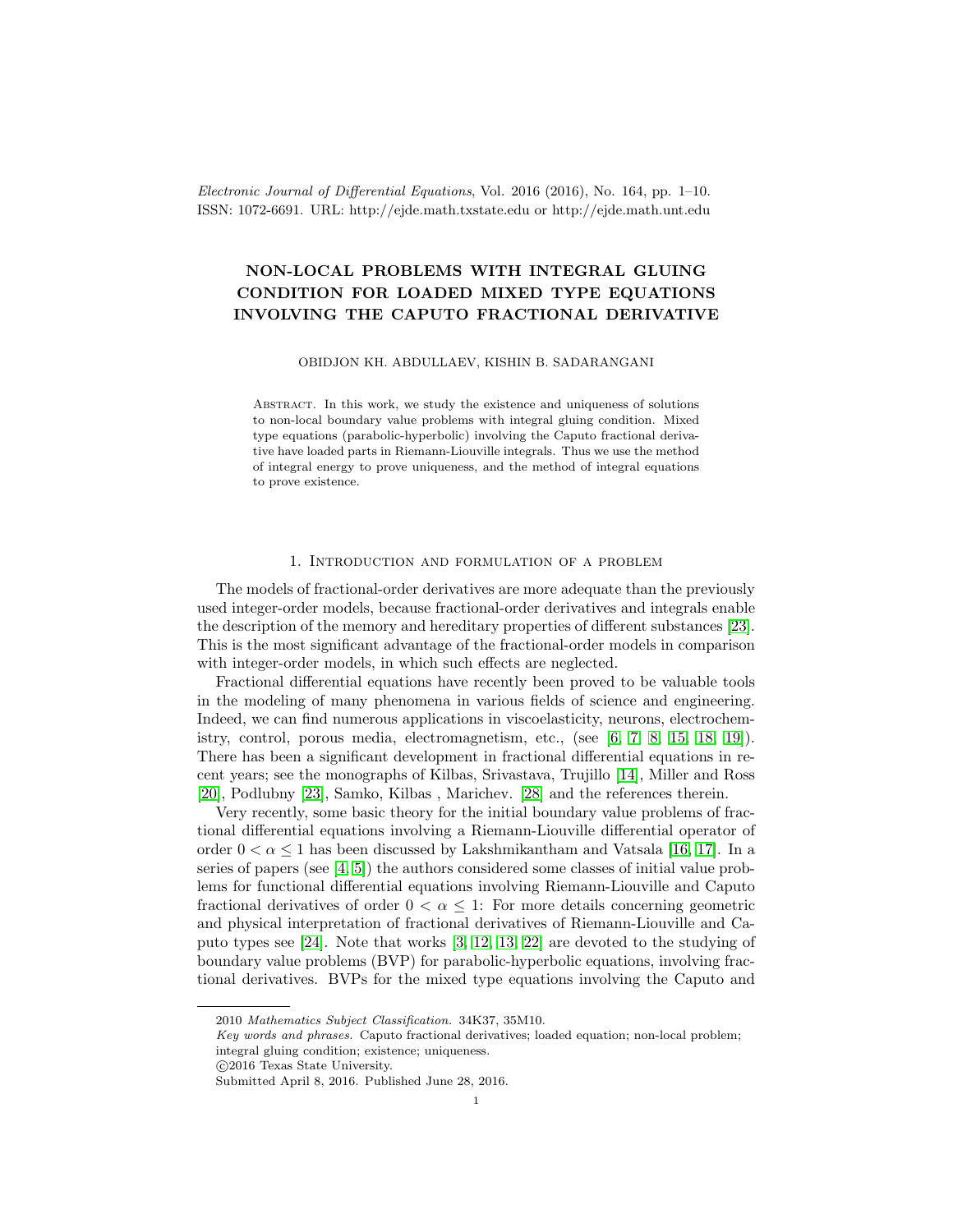the Riemann-Liouville fractional differential operators were investigated in works [\[10,](#page-8-16) [11\]](#page-8-17).

For the first time it was given the most general definition of a loaded equations and various loaded equations are classified in detail by Nakhushev [\[21\]](#page-8-18). Note that with intensive research on problem of optimal control of the agro-economical system, regulating the label of ground waters and soil moisture, it has become necessary to investigate BVPs for such class of partial differential equations .More results on the theory of BVP's for the loaded equations parabolic, parabolic-hyperbolic and elliptic-hyperbolic types were published in works [\[9,](#page-8-19) [1\]](#page-7-3). Integral boundary conditions have various applications in thermoelasticity, chemical engineering, population dynamics, etc. Gluing conditions of integral form were used in [\[2,](#page-7-4) [27\]](#page-8-20).

We consider the equation:

<span id="page-1-0"></span>
$$
u_{xx} -_C D_{0y}^{\alpha} u + p(x, y) \int_x^1 (t - x)^{\beta - 1} u(t, 0) dt = 0 \quad \text{for } y > 0
$$
  

$$
u_{xx} - u_{yy} - q(x + y) \int_{x + y}^1 (t - x - y)^{\gamma - 1} u(t, 0) dt = 0 \quad \text{for } y < 0,
$$
 (1.1)

with the operator

<span id="page-1-4"></span>
$$
{}_{C}D_{0y}^{\alpha}f = \frac{1}{\Gamma(1-\alpha)} \int_0^y (y-t)^{-\alpha} f'(t)dt,
$$
\n(1.2)

where  $0 < \alpha, \beta, \gamma < 1$ ,  $p(x, y)$  and  $q(x + y)$  are given functions. Let  $\Omega$  be domain, bounded with segments:  $A_1A_2 = \{(x, y) : x = 1, 0 < y < h\}, B_1B_2 = \{(x, y) : x =$ 0,  $0 < y < h$ ,  $B_2A_2 = \{(x, y) : y = h, 0 < x < 1\}$  at the  $y > 0$ , and characteristics :  $A_1C: x - y = 1$ ;  $B_1C: x + y = 0$  of the equation [\(1.1\)](#page-1-0) at  $y < 0$ , where  $A_1(1,0)$ ,  $A_2(1; h), B_1(0; 0), B_2(0; h), C(1/2; -1/2).$ 

Let us introduce:  $\theta(x) = \frac{x+1}{2} + i \frac{x-1}{2}, i^2 = -1,$ 

<span id="page-1-2"></span>
$$
D_{xa}^{-\beta} f(x) = \frac{1}{\Gamma(\beta)} \int_x^a (t - x)^{\beta - 1} f(t) dt, \quad 0 < \beta < 1. \tag{1.3}
$$

 $\Omega^+ = \Omega \cap (y > 0), \ \Omega^- = \Omega \cap (y < 0), \ I_1 = \{x : \frac{1}{2} < x < 1\}, \ I_2 = \{y : 0 < y < h\}.$ In the domain  $\Omega$  we study the following problem.

**Problem I.** Find a solution  $u(x, y)$  of equation [\(1.1\)](#page-1-0) from the class of functions:

$$
W = \{ u(x, y) : u(x, y) \in C(\bar{\Omega}) \cap C^{2}(\Omega^{-}), \ u_{xx} \in C(\Omega^{+}), \ C_{oy}D_{oy}^{\alpha}u \in C(\Omega^{+}) \},\
$$

that satisfies the boundary conditions:

<span id="page-1-6"></span><span id="page-1-5"></span><span id="page-1-1"></span>
$$
u(x,y)|_{A_1 A_2} = \varphi(y), \quad 0 \le y \le h; \tag{1.4}
$$

$$
u(x,y)|_{B_1B_2} = \psi(y), \quad 0 \le y \le h;
$$
\n(1.5)

$$
\frac{d}{dx}u(\theta(x)) = a(x)u_y(x,0) + b(x)u_x(x,0) + c(x)u(x,0) + d(x), \quad x \in I_1,
$$
\n(1.6)

and gluing condition

<span id="page-1-3"></span>
$$
\lim_{y \to +0} y^{1-\alpha} u_y(x, y) = \lambda_1(x) u_y(x, -0) + \lambda_2(x) \int_x^1 r(t) u(t, 0) dt, \quad 0 < x < 1 \quad (1.7)
$$

where  $\varphi(y)$ ,  $\psi(y)$ ,  $a(x)$ ,  $b(x)$ ,  $c(x)$ ,  $d(x)$ , and  $\lambda_j(x)$ , are given functions, such that  $\sum_{j=1}^2 \lambda_j^2(x) \neq 0.$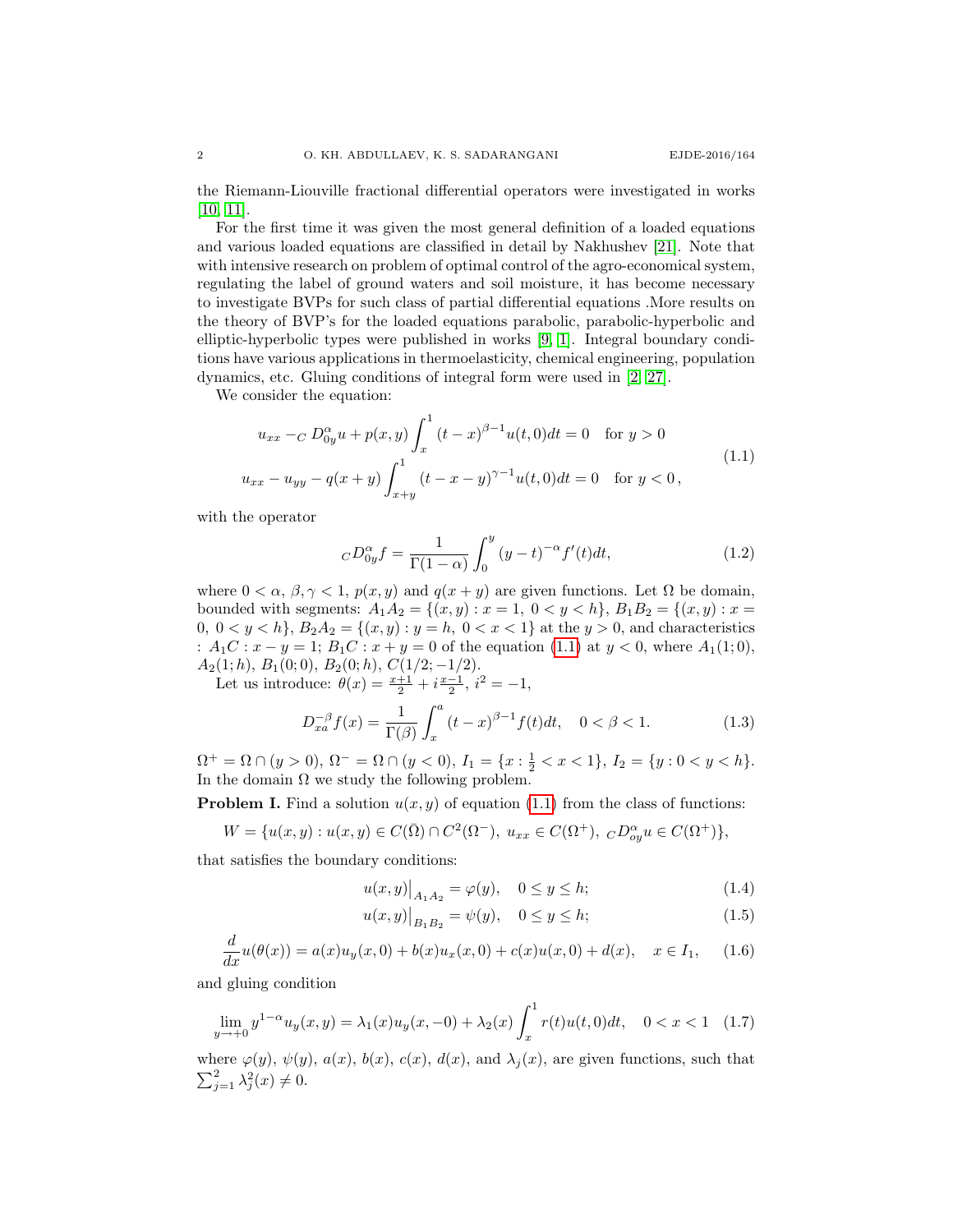## 2. Uniqueness of solution for Problem I

It is known that equation [\(1.1\)](#page-1-0) on the characteristics coordinate  $\xi = x + y$  and  $\eta = x - y$  at  $y \leq 0$  has the form

$$
u_{\xi\eta} = \frac{q(\xi)}{4} \int_{\xi}^{1} (t - \xi)^{\gamma - 1} u(t, 0) dt.
$$
 (2.1)

We introduce the notation:  $u(x, 0) = \tau(x)$ ,  $0 \le x \le 1$ ;  $u_y(x, -0) = v^-(x)$ ,  $0 < x <$ 1;

$$
\lim_{y \to +0} y^{1-\alpha} u_y(x, y) = \nu^+(x), \quad 0 < x < 1.
$$

A solution of the Cauchy problem for the equation [\(1.1\)](#page-1-0) in the domain  $\Omega^-$  can be represented as

<span id="page-2-0"></span>
$$
u(x,y) = \frac{\tau(x+y) + \tau(x-y)}{2} - \frac{1}{2} \int_{x+y}^{x-y} \nu^{-}(t)dt
$$
  
+ 
$$
\frac{1}{4} \int_{x+y}^{x-y} q(\xi) d\xi \int_{\xi}^{x-y} d\eta \int_{\xi}^{1} (t-\xi)^{\gamma-1} \tau(t) dt.
$$
 (2.2)

After using condition  $(1.6)$  and taking  $(1.3)$  into account, from  $(2.2)$  we obtain

<span id="page-2-3"></span>
$$
(2a(x) - 1)\nu^{-}(x)
$$
  
=  $\frac{1-x}{2}\Gamma(\gamma)q(x)D_{x}^{-\gamma}\tau(x) + (1 - 2b(x))\tau'(x) - 2c(x)\tau(x) - 2d(x).$  (2.3)

Considering above notation and gluing condition [\(1.7\)](#page-1-3) we have

<span id="page-2-1"></span>
$$
\nu^{+}(x) = \lambda_{1}(x)\nu^{-}(x) + \lambda_{2}(x)\int_{x}^{1} r(t)\tau(t)dt,
$$
\n(2.4)

Further from [\(1.1\)](#page-1-0) at  $y \to +0$  considering [\(1.2\)](#page-1-4), [\(2.4\)](#page-2-1) and

<span id="page-2-5"></span><span id="page-2-4"></span>
$$
\lim_{y \to 0} D_{0y}^{\alpha - 1} f(y) = \Gamma(\alpha) \lim_{y \to 0} y^{1 - \alpha} f(y),
$$

we obtain k1:

<span id="page-2-2"></span>
$$
\tau''(x) - \Gamma(\alpha)\lambda_1(x)\nu^-(x) - \Gamma(\alpha)\lambda_2(x)\int_x^1 r(t)\tau(t)dt + \Gamma(\beta)p(x,0)D_{x1}^{-\beta}\tau(x) = 0.
$$
\n(2.5)

### Main results.

Theorem 2.1. If the given functions satisfy conditions

$$
\left(\frac{\lambda_2(x)}{r(x)}\right)' \ge 0, \quad \frac{\lambda_1(0)q(0)}{2a(0)-1} \ge 0, \quad p(0,0) \le 0, \quad p'(x,0) \le 0, \quad \frac{\lambda_2(0)}{r(0)} \ge 0; \quad (2.6)
$$

$$
\left(\frac{(1-x)q(x)\lambda_1(x)}{(2a(x)-1)}\right)' \ge 0, \quad \frac{c(x)\lambda_1(x)}{(2a(x)-1)} \le 0, \quad \left(\frac{(1-2b(x))\lambda_1(x)}{(2a(x)-1)}\right)' \le 0. \quad (2.7)
$$

then, the solution  $u(x, y)$  of the Problem I is unique.

Proof. Known that if homogeneous problem has only trivial solution, then we can state that original problem has unique solution. For this aim, we assume that the Problem I has two solutions, then denoting difference of these as  $u(x, y)$ , we get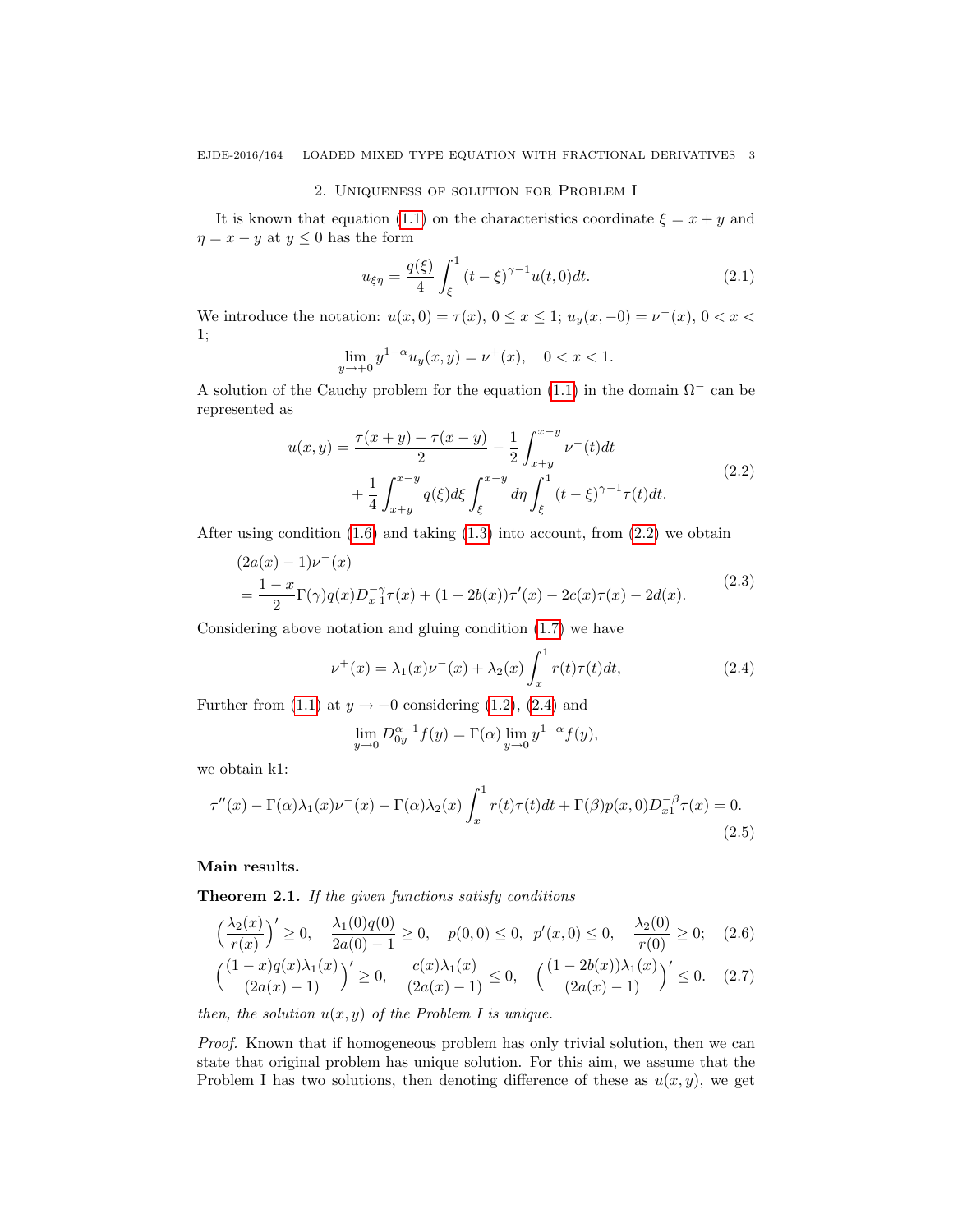appropriate homogenous problem. Equation [\(2.5\)](#page-2-2) we multiply to  $\tau(x)$  and integrate from  $0$  to  $1\mathrm{:}$ 

$$
\int_0^1 \tau''(x)\tau(x)dx - \Gamma(\alpha)\int_0^1 \lambda_1(x)\tau(x)\nu^-(x)dx
$$
  
-  $\Gamma(\alpha)\int_0^1 \lambda_2(x)\tau(x)dx \int_x^1 r(t)\tau(t)dt + \Gamma(\beta)\int_0^1 \tau(x)p(x,0)D_{x_1}^{-\beta}\tau(x)dx = 0.$ 

We investigate the integral

$$
I = \Gamma(\alpha) \int_0^1 \lambda_1(x) \tau(x) \nu^-(x) dx + \Gamma(\alpha) \int_0^1 \lambda_2(x) \tau(x) dx \int_x^1 r(t) \tau(t) dt
$$
  
-  $\Gamma(\beta) \int_0^1 \tau(x) p(x, 0) D_{x_1}^{-\beta} \tau(x) dx.$ 

Taking [\(2.3\)](#page-2-3) into account at  $d(x) = 0$ , we obtain

<span id="page-3-0"></span>
$$
I = \frac{\Gamma(\alpha)\Gamma(\gamma)}{2} \int_0^1 \frac{(1-x)q(x)}{2a(x) - 1} \lambda_1(x)\tau(x)D_{x1}^{-\gamma}\tau(x)dx + \Gamma(\alpha) \int_0^1 \frac{(1-2b(x))\lambda_1(x)}{2a(x) - 1}\tau(x)\tau'(x)dx - 2\Gamma(\alpha) \int_0^1 \frac{\lambda_1(x)c(x)}{2a(x) - 1}\tau^2(x)dx + \Gamma(\alpha) \int_0^1 \lambda_2(x)\tau(x)dx \int_0^x r(t)\tau(t)dt - \Gamma(\beta) \int_0^1 \tau(x)p(x,0)D_{x1}^{-\beta}\tau(x)dx = \frac{\Gamma(\alpha)}{2} \int_0^1 \frac{(1-x)q(x)}{2a(x) - 1} \lambda_1(x)\tau(x)dx \int_x^1 (t-x)^{\gamma-1}\tau(t)dt \qquad (2.8) + \frac{\Gamma(\alpha)}{2} \int_0^1 \frac{1-2b(x)}{2a(x) - 1} \lambda_1(x)d(\tau^2(x)) - 2\Gamma(\alpha) \int_0^1 \frac{\lambda_1(x)c(x)}{2a(x) - 1}\tau^2(x)dx - \frac{\Gamma(\alpha)}{2} \int_0^1 \frac{\lambda_2(x)}{r(x)}d(\int_x^1 r(t)\tau(t)dt) - \int_0^1 \tau(x)p(x,0)dx \int_x^1 (t-x)^{\beta-1}\tau(t)dt.
$$

Considering  $\tau(1) = 0$ ,  $\tau(0) = 0$  (which deduced from the conditions [\(1.4\)](#page-1-5), [\(1.5\)](#page-1-6) in homogeneous case) and on a base of the formula [\[29\]](#page-8-21):

$$
|x-t|^{-\gamma} = \frac{1}{\Gamma(\gamma)\cos\frac{\pi\gamma}{2}} \int_0^\infty z^{\gamma-1} \cos[z(x-t)]dz, \quad 0 < \gamma < 1
$$

After some simplifications from [\(2.8\)](#page-3-0) we obtain

$$
I = \frac{\Gamma(\alpha)q(0)\lambda_1(0)}{4(2a(0)-1)\Gamma(1-\gamma)\sin\frac{\pi\gamma}{2}} \int_0^\infty z^{-\gamma} [M^2(0,z) + N^2(0,z)]dz + \frac{\Gamma(\alpha)}{4\Gamma(1-\gamma)\sin\frac{\pi\gamma}{2}} \int_0^\infty z^{-\gamma} dz \int_0^1 [M^2(x,z) + N^2(x,z)]d[\lambda_1(x)\frac{(1-x)q(x)}{2a(x)-1}] - \frac{\Gamma(\alpha)}{2} \int_0^1 \tau^2(x) (\lambda_1(x)\frac{1-2b(x)}{2a(x)-1})' dx - 2\Gamma(\alpha) \int_0^1 \frac{\lambda_1(x)c(x)}{2a(x)-1} \tau^2(x) dx + \frac{\Gamma(\alpha)}{2} \frac{\lambda_2(0)}{r(0)} (\int_0^1 r(t)\tau(t)dt)^2 + \frac{\Gamma(\alpha)}{2} \int_0^1 (\frac{\lambda_2(x)}{r(x)})' (\int_x^1 r(t)\tau(t)dt)^2 dx
$$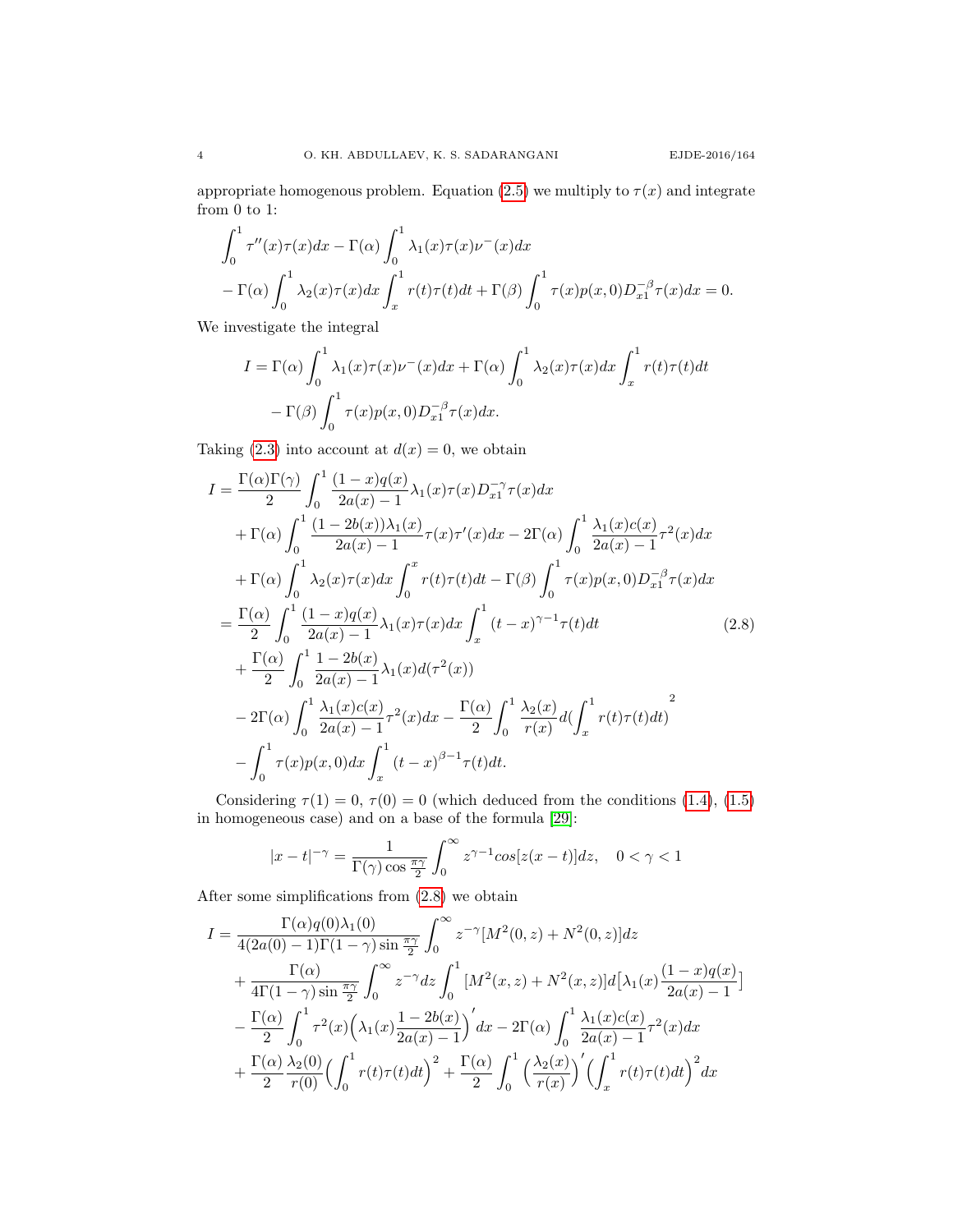EJDE-2016/164 LOADED MIXED TYPE EQUATION WITH FRACTIONAL DERIVATIVES 5

$$
-\frac{p(0,0)}{2\Gamma(1-\beta)\sin\frac{\pi\beta}{2}}\int_0^\infty z^{-\beta}[M^2(0,z)+N^2(0,z)]dz
$$
  
 
$$
-\frac{1}{2\sin\frac{\pi\beta}{2}\Gamma(1-\beta)}\int_0^\infty z^{-\beta}dz\int_0^1\frac{\partial}{\partial x}[p(x,0)][M^2(x,z)+N^2(x,z)]dx\qquad (2.9)
$$

where  $M(x, z) = \int_x^1 \tau(t) \cos z t dt$ ,  $N(x, z) = \int_x^1 \tau(t) \sin z t dt$ .

Thus, owing to  $(2.6),(2.7)$  $(2.6),(2.7)$  from  $(2.9)$  it is concluded, that  $\tau(x) \equiv 0$ . Hence, based on the solution of the first boundary problem for the [\(1.1\)](#page-1-0) [\[11,](#page-8-17) [25\]](#page-8-22) owing to account [\(1.4\)](#page-1-5) and [\(1.5\)](#page-1-6) we obtain  $u(x, y) \equiv 0$  in  $\overline{\Omega}^+$ . Further, from functional relations [\(2.3\)](#page-2-3), taking into account  $\tau(x) \equiv 0$  we obtain that  $\nu^{-}(x) \equiv 0$ . Consequently, based on the solution [\(2.2\)](#page-2-0) we obtain  $u(x, y) \equiv 0$  in closed domain  $\overline{\Omega}^{-}$ . — Первый просто просто просто просто просто просто просто просто просто просто просто просто просто просто п<br>В просто просто просто просто просто просто просто просто просто просто просто просто просто просто просто про

### <span id="page-4-0"></span>3. Existence of solutions for Problem I

**Theorem 3.1.** If conditions  $(2.6)$ ,  $(2.7)$  and

$$
p(x,y) \in C(\overline{\Omega^+}) \cap C^2(\Omega^+), \quad q(x+y) \in C(\overline{\Omega^-}) \cap C^2(\Omega^-); \tag{3.1}
$$

$$
\varphi(y), \psi(y) \in C(\overline{I_2}) \cap C^1(I_2); a(x), b(x), c(x), d(x) \in C^1(\overline{I_1}) \cap C^2(I_1) \tag{3.2}
$$

hold, then the solution of the investigating problem exists.

*Proof.* Taking  $(2.3)$  into account from  $(2.5)$  we obtain

<span id="page-4-5"></span><span id="page-4-4"></span><span id="page-4-1"></span>
$$
\tau''(x) - A(x)\tau'(x) = f(x) - B(x)\tau(x)
$$
\n(3.3)

where

<span id="page-4-2"></span>
$$
f(x) = \frac{\Gamma(\alpha)\Gamma(\gamma)(1-x)\lambda_1(x)q(x)}{2(2a(x)-1)}D_{x1}^{-\gamma}\tau(x) - \Gamma(\beta)p(x,0)D_{x1}^{-\beta}\tau(x)
$$
  
+ 
$$
\Gamma(\alpha)\lambda_2(x)\int_x^1 r(t)\tau(t)dt - \frac{2\Gamma(\alpha)\lambda_1(x)d(x)}{2a(x)-1}
$$
(3.4)

$$
A(x) = \frac{\Gamma(\alpha)\lambda_1(x)(1 - 2b(x))}{2a(x) - 1}, \quad B(x) = \frac{2\Gamma(\alpha)\lambda_1(x)c(x)}{1 - 2a(x)}
$$
(3.5)

The solution of [\(3.3\)](#page-4-1) with conditions

$$
\tau(0) = \psi(0), \quad \tau(1) = \varphi(0) \tag{3.6}
$$

has the form

<span id="page-4-3"></span>
$$
\tau(x) = \psi(0) + A_1(x) \Big( \int_x^1 (B(t)\tau(t) - f(t))A'_1(t)dt + \frac{\varphi(0) - \psi(0)}{A_1(1)} \Big)
$$
  

$$
- \frac{A_1(x)}{A_1(1)} \int_0^1 (B(t)\tau(t) - f(t))\frac{A_1(t)}{A'_1(t)}dt
$$
  

$$
+ \int_0^x (B(t)\tau(t) - f(t))\frac{A_1(t)}{A'_1(t)}dt
$$
\n(3.7)

where

$$
A_1(x) = \int_0^x \exp\left(\int_0^t A(z)dz\right)dt.
$$
\n(3.8)

Further, considering  $(3.4)$  and using  $(1.3)$  from  $(3.7)$  we obtain

$$
\tau(x)
$$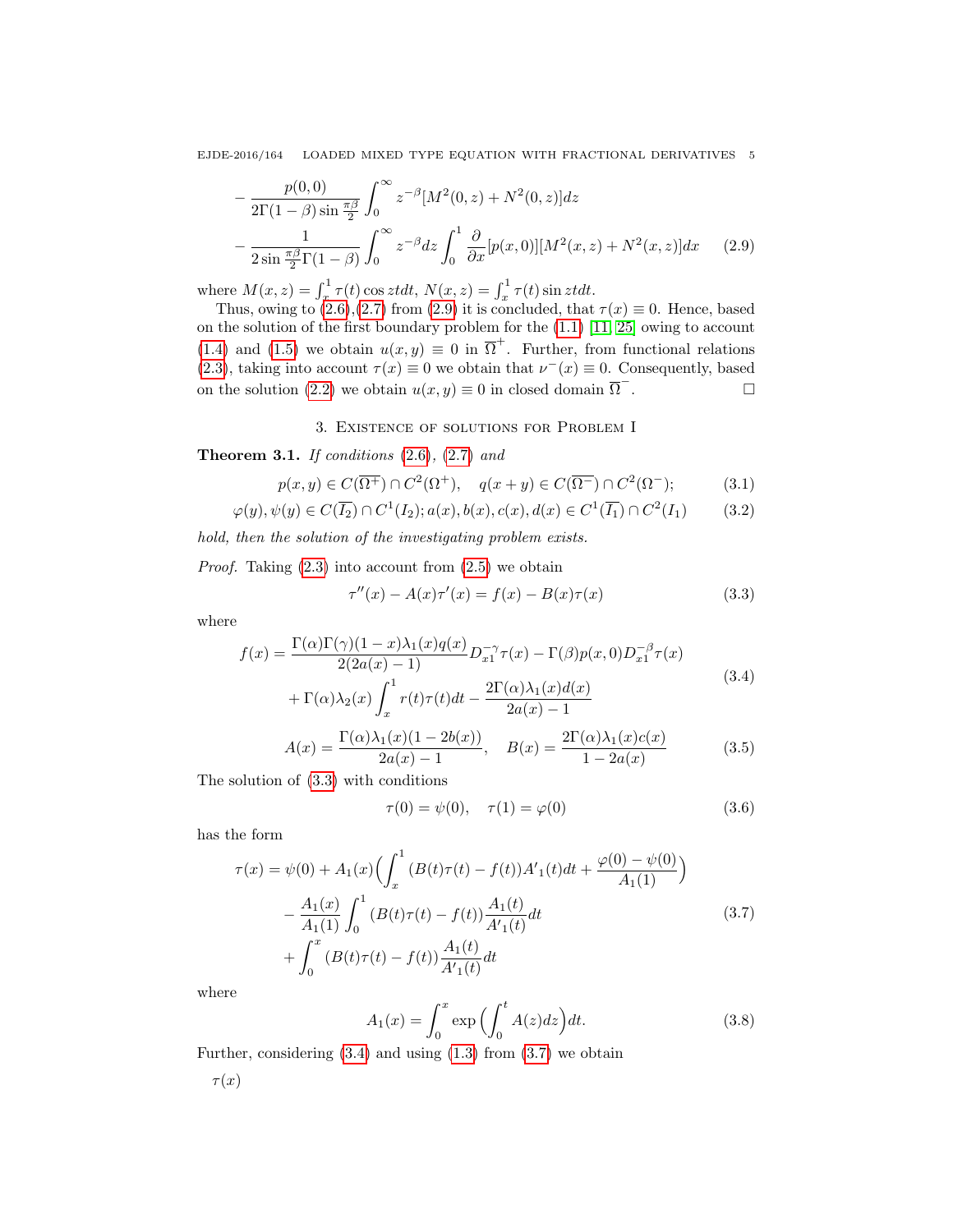$$
= f_1(x) + A_1(x) \int_x^1 B(t)\tau(t) dA_1(t)
$$
  
\n
$$
- \frac{\Gamma(\alpha)}{2} \int_x^1 \frac{(1-t)\lambda_1(t)q(t)}{2a(t)-1} dA_1(t) \int_t^1 \frac{\tau(s) ds}{(s-t)^{1-\gamma}}
$$
  
\n
$$
+ A_1(x) \int_x^1 A'_1(t) dt \int_t^1 [p(t,0)(s-t)^{\beta-1} - \Gamma(\alpha)\lambda_2(t)r(s)]\tau(s) ds
$$
  
\n
$$
- \frac{A_1(x)}{A_1(1)} \int_0^1 \frac{A_1(t)}{A'_1(t)} B(t)\tau(t) dt + \int_0^x \frac{A_1(t)}{A'_1(t)} p(t,0) dt \int_t^1 (s-t)^{\beta-1} \tau(s) ds
$$
  
\n
$$
+ \Gamma(\alpha)\frac{A_1(x)}{A_1(1)} \int_0^1 \frac{A_1(t)}{A'_1(t)} dt \int_t^1 \left[\frac{(1-t)\lambda_1(t)q(t)(s-t)^{\gamma-1}}{2(2a(t)-1)} - \lambda_2(t)r(s)\right] \tau(s) ds
$$
  
\n
$$
- \frac{A_1(x)}{A_1(1)} \int_0^1 \frac{A_1(t)}{A'_1(t)} p(t,0) dt \int_t^1 (s-t)^{\beta-1} \tau(s) ds + \int_0^x \frac{A_1(t)}{A'_1(t)} B(t)\tau(t) dt
$$
  
\n
$$
- \Gamma(\alpha)\int_0^x \frac{A_1(t)}{A'_1(t)} dt \int_t^1 \left[\frac{(1-t)\lambda_1(t)q(t)}{2(2a(t)-1)}(s-t)^{\gamma-1} + \lambda_2(t)r(s)\right] \tau(s) ds \qquad (3.9)
$$

where

<span id="page-5-1"></span><span id="page-5-0"></span>
$$
f_1(x)
$$
  
=  $(1 - \frac{A_1(x)}{A_1(1)}) \int_0^x \frac{2\Gamma(\alpha)d(t)A_1(t)\lambda_1(t)}{A'_1(t)(2a(t) - 1)}dt$   
+  $2\Gamma(\alpha)A_1(x) \int_x^1 \frac{d(t)A'_1(t)\lambda_1(t)}{2a(t) - 1}dt$   
-  $\frac{A_1(x)}{A_1(1)} \int_x^1 \frac{2\Gamma(\alpha)d(t)A_1(t)\lambda_1(t)}{A'_1(t)(2a(t) - 1)}dt - \frac{A_1(x)}{A_1(1)}(\psi(0) - \varphi(0)) + \psi(0).$  (3.10)

After some simplifications we rewrite [\(3.9\)](#page-5-0) in the form

$$
\tau(x) = A_1(x) \int_x^1 \tau(s) ds \int_x^s \left[ p(t,0)(s-t)^{\beta-1} - \Gamma(\alpha) \lambda_2(t)r(s) \right] A'_1(t) dt
$$
  
\n
$$
- \Gamma(\alpha) A_1(x) \int_x^1 \tau(s) ds \int_x^s (s-t)^{\gamma-1} \frac{(1-t)\lambda(t)q(t)}{2(2a(t)-1)} A'_1(t) dt
$$
  
\n
$$
- \Gamma(\alpha) \int_x^1 \tau(s) ds \int_0^x \left[ \frac{(1-t)\lambda_1(t)q(t)}{2(2a(t)-1)} (s-t)^{\gamma-1} + \lambda_2(t)r(s) \right] \frac{A_1(t)}{A'_1(t)} dt
$$
  
\n
$$
+ \int_x^1 \tau(s) ds \int_0^x (s-t)^{\beta-1} \frac{A_1(t)}{A'_1(t)} p(t,0) dt + A_1(x) \int_x^1 A'_1(t) B(t) \tau(t) dt
$$
  
\n
$$
+ \Gamma(\alpha) \frac{A_1(x)}{A_1(1)} \int_0^1 \tau(s) ds \int_0^s \left[ \frac{(1-t)\lambda_1(t)q(t)(s-t)^{\gamma-1}}{2(2a(t)-1)} - \lambda_2(t)r(s) \right] \frac{A_1(t)}{A'_1(1)} dt
$$
  
\n
$$
- \frac{A_1(x)}{A_1(1)} \int_0^1 \tau(s) ds \int_0^s (s-t)^{\beta-1} \frac{A_1(t)}{A'_1(t)} p(t,0) dt - \frac{A_1(x)}{A_1(1)} \int_0^1 \frac{A_1(t)}{A'_1(t)} B(t)\tau(t) dt
$$
  
\n
$$
+ \int_0^x \tau(s) ds \int_0^s (s-t)^{\beta-1} \frac{A_1(t)}{A'_1(t)} p(t,0) dt + \int_0^x \frac{A_1(t)}{A'_1(t)} B(t)\tau(t) dt
$$
  
\n
$$
- \Gamma(\alpha) \int_0^x \tau(s) ds \int_0^s \left[ \frac{(1-t)\lambda_1(t)q(t)}{2(2a(t)-1)} (s-t)^{\gamma-1} + \lambda_2(t)r(s) \right] \frac{A_1(t)}{A'_1(t)} dt + f_1(x)
$$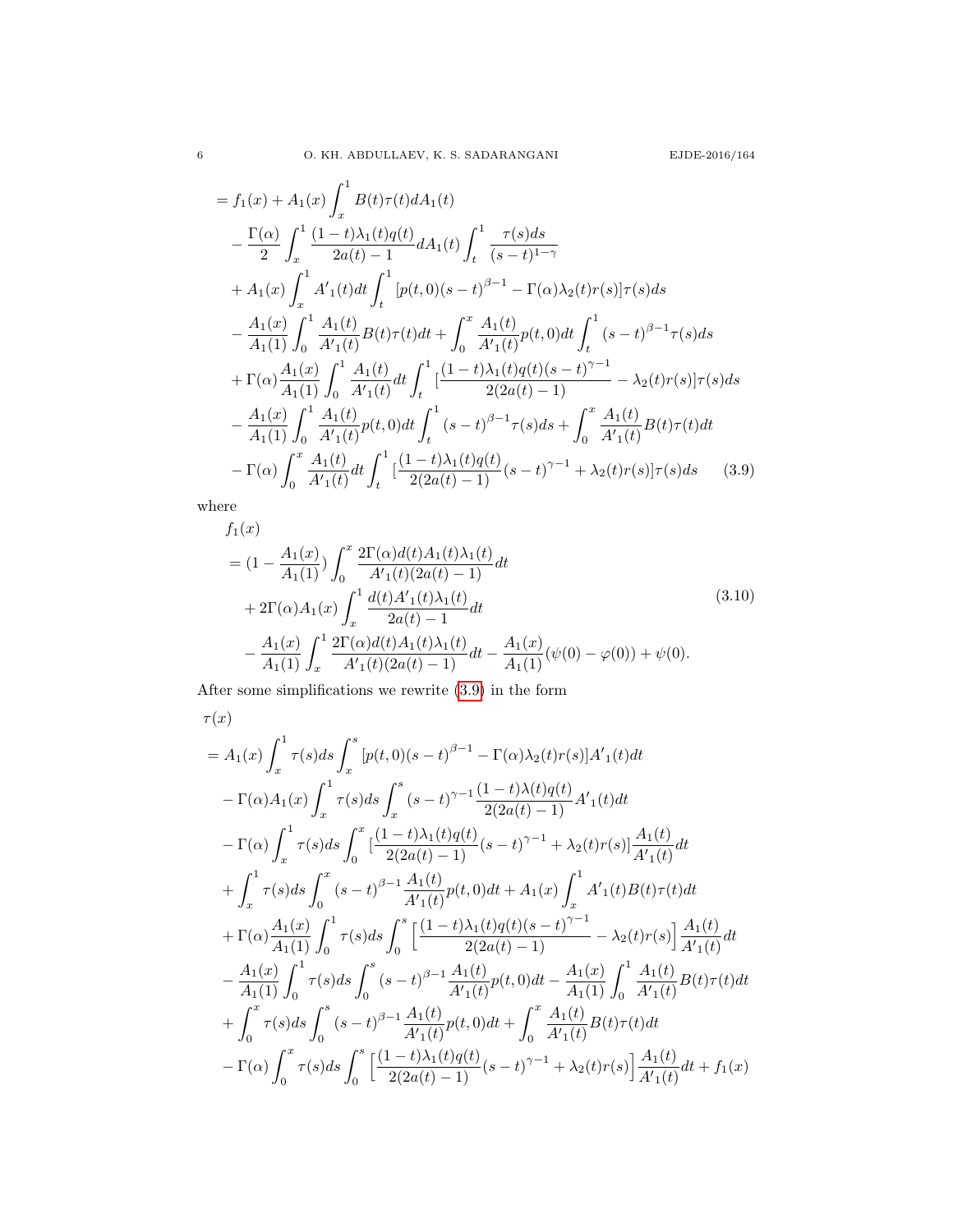i.e., we have the integral equation:

<span id="page-6-3"></span>
$$
\tau(x) = \int_0^1 K(x, t)\tau(t)dt + f_1(x),
$$
\n(3.11)

where

<span id="page-6-2"></span>
$$
K(x,t) = \begin{cases} K_1(x,s), & 0 \le t \le x, \\ K_2(x,s), & x \le t \le 1. \end{cases}
$$
 (3.12)

<span id="page-6-0"></span>
$$
K_{1}(x,s) = \left(\frac{A_{1}(x)}{A_{1}(1)} - 1\right) \frac{\Gamma(\alpha)}{2} \int_{0}^{s} (s-t)^{\gamma-1} \frac{(1-t)A_{1}(t)\lambda(t)q(t)}{(2a(t) - 1)A'_{1}(t)} dt
$$

$$
- \Gamma(\alpha) \left(\frac{A_{1}(x)}{A_{1}(1)} + 1\right) r(s) \int_{0}^{s} \lambda_{2}(t) \frac{A_{1}(t)}{A'_{1}(t)} dt
$$
(3.13)
$$
- \left(\frac{A_{1}(x)}{A_{1}(1)} - 1\right) \left[\int_{0}^{s} (s-t)^{\beta-1} \frac{A_{1}(t)}{A'_{1}(t)} p(t,0) dt + \frac{A_{1}(s)}{A'_{1}(s)} B(s)\right]
$$

<span id="page-6-1"></span>
$$
K_{2}(x,s)
$$
\n
$$
= A_{1}(x) \Big( A'_{1}(s)B(s) - \frac{\Gamma(\alpha)}{2} \int_{x}^{s} (s-t)^{\gamma-1} \frac{(1-t)\lambda(t)q(t)}{2a(t)-1} A'_{1}(t)dt \Big) - \Gamma(\alpha) A_{1}(x) \int_{x}^{s} \lambda_{2}(t) A'_{1}(t)dt + A_{1}(x) \int_{x}^{s} (s-t)^{\beta-1} A'_{1}(t)p(t,0)dt - \Gamma(\alpha)r(s) \int_{0}^{x} \frac{A_{1}(t)\lambda_{2}(t)}{A'_{1}(t)}dt + \frac{\Gamma(\alpha)}{2} \frac{A_{1}(x)}{A_{1}(1)} \int_{0}^{s} (s-t)^{\gamma-1} \frac{(1-t)A_{1}(t)\lambda(t)q(t)}{(2a(t)-1)A'_{1}(t)}dt - \frac{A_{1}(x)}{A_{1}(1)} \frac{A_{1}(s)}{A'_{1}(s)} B(s) - \Gamma(\alpha) \frac{A_{1}(x)}{A_{1}(1)} r(s) \int_{0}^{s} \frac{A_{1}(t)\lambda_{2}(t)}{A'_{1}(t)}dt - \frac{\Gamma(\alpha)}{2} \int_{0}^{x} \frac{(1-t)A_{1}(t)\lambda(t)q(t)}{A'_{1}(t)(2a(t)-1)} (s-t)^{\gamma-1}dt + (1 - \frac{A_{1}(x)}{A_{1}(1)}) \int_{0}^{x} \frac{A_{1}(t)(s-t)^{\beta-1}}{A'_{1}(t)} p(t,0)dt.
$$
\n
$$
(3.14)
$$

Owing to class [\(3.1\)](#page-4-4), [\(3.2\)](#page-4-5) of the given functions and after some evaluations from [\(3.13\)](#page-6-0), [\(3.14\)](#page-6-1) and [\(3.10\)](#page-5-1), [\(3.12\)](#page-6-2) we conclude that

$$
|K(x,t)| \le \text{const}, \quad |f_1(x)| \le \text{const}.
$$

Since kernel  $K(x, t)$  is continuous and function in right-side  $F(x)$  is continuously differentiable, solution of integral equation [\(3.11\)](#page-6-3) we can write via resolvent-kernel:

$$
\tau(x) = f_1(x) - \int_0^1 \Re(x, t) f_1(t) dt,
$$
\n(3.15)

where  $\Re(x, t)$  is the resolvent-kernel of  $K(x, t)$ . Unknown functions  $\nu^-(x)$  and  $\nu^+(x)$  we found accordingly from [\(2.3\)](#page-2-3) and [\(2.4\)](#page-2-1):

$$
\nu^{-}(x) = \frac{(x-1)q(x)}{2(2a(x)-1)} \int_{x}^{1} (t-x)^{\gamma-1} dt \int_{0}^{1} \Re(t,s) f_1(s) ds
$$

$$
+ \frac{(1-x)q(x)}{2(2a(x)-1)} \int_{x}^{1} (t-x)^{\gamma-1} f_1(t) dt
$$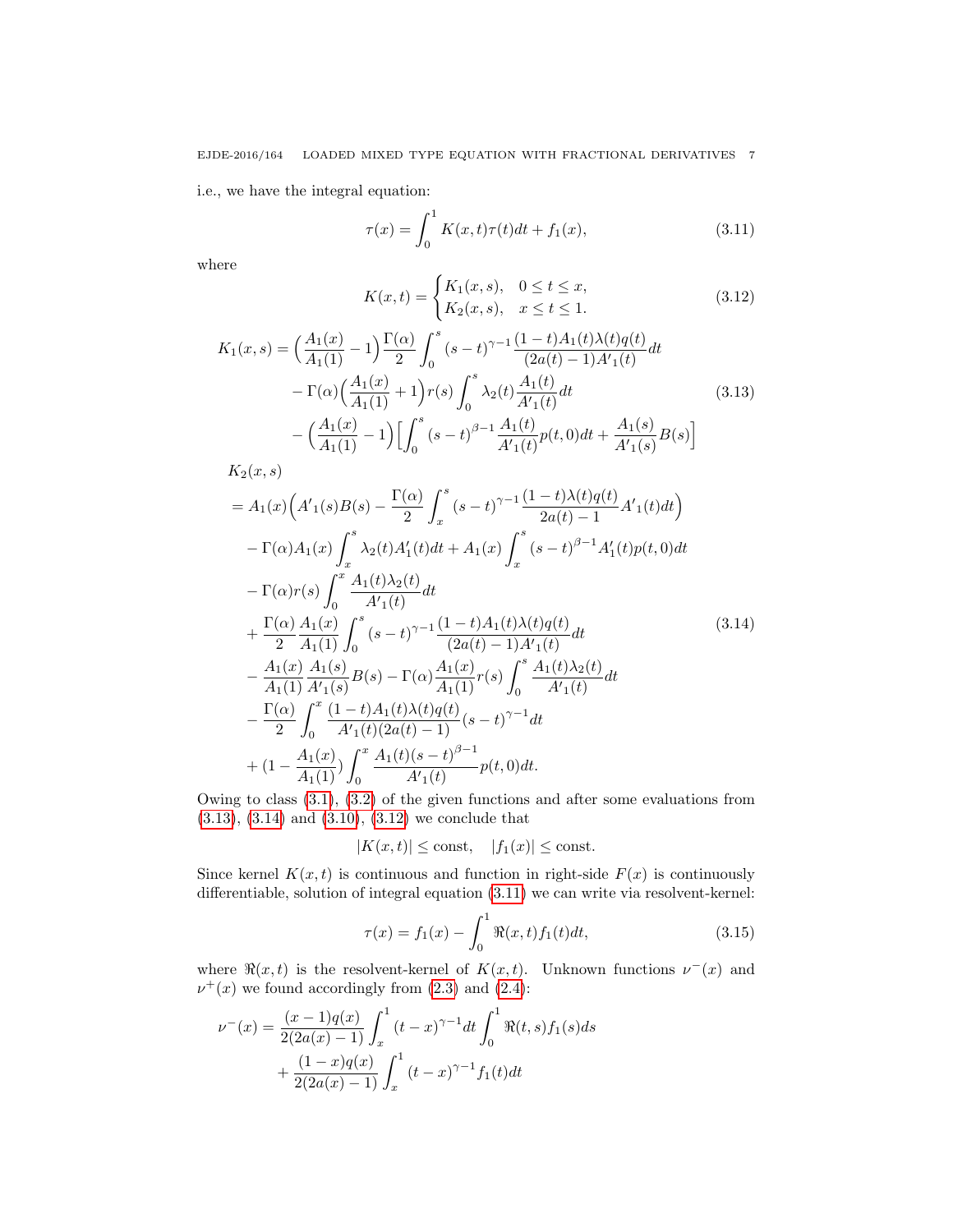$$
+\frac{1-2b(x)}{2a(x)-1}f'_1(x) - \frac{1-2b(x)}{2a(x)-1} \int_0^1 \frac{\partial \Re(x,t)}{\partial x} f_1(t)dt - \frac{2c(x)}{2a(x)-1}f_1(x) + \frac{2c(x)}{2a(x)-1} \int_0^1 \Re(x,t)f_1(t)dt - \frac{2d(x)}{2a(x)-1}
$$

and  $\nu^+(x) = \lambda(x)\nu^-(x)$ .

The solution of Problem I in the domain  $\Omega^+$  can be written as [\[11\]](#page-8-17),

$$
u(x, y)
$$
  
=  $\int_0^y G_{\xi}(x, y, 0, \eta)\psi(\eta)d\eta - \int_0^y G_{\xi}(x, y, 1, \eta)\varphi(\eta)d\eta$   
+  $\int_0^1 G_0(x - \xi, y)\tau(\xi)d\xi - \int_0^y \int_0^1 G(x, y, 0, \eta)p(\xi)d\xi d\eta \int_{\xi}^1 (t - \xi)^{\beta - 1}\tau(t)dt$ 

where

$$
G_0(x - \xi, y) = \frac{1}{\Gamma(1 - \alpha)} \int_0^y \eta^{-\alpha} G(x, y, \xi, \eta) d\eta,
$$
  

$$
G(x, y, \xi, \eta) = \frac{(y - \eta)^{\alpha/2 - 1}}{2} \sum_{n = -\infty}^{\infty} \left[ e_{1, \alpha/2}^{1, \alpha/2} \left( -\frac{|x - \xi + 2n|}{(y - \eta)^{\alpha/2}} \right) - e_{1, \alpha/2}^{1, \alpha/2} \left( -\frac{|x + \xi + 2n|}{(y - \eta)^{\alpha/2}} \right) \right]
$$

Is the Green's function of the first boundary problem [\(1.1\)](#page-1-0) in the domain  $\Omega^+$  with the Riemanne-Liouville fractional differential operator instead of the Caputo ones [\[26\]](#page-8-23),

$$
e^{1,\delta}_{1,\delta}(z)=\sum_{n=0}^\infty\frac{z^n}{n!\Gamma(\delta-\delta n)}
$$

is the Wright type function [\[26\]](#page-8-23). Solution of the Problem I in the domain  $\Omega^-$  will be found by the formula  $(2.2)$ . Hence, the proof is complete.  $\Box$ 

We remark that if  $a(x) = 1/2$ , then from [\(2.3\)](#page-2-3) we find  $\tau(x)$  as a solution Volterra type integral equation. After that we can find  $\nu^+(x)$  from the first boundary value problem problem for the [\(1.1\)](#page-1-0), and  $\nu^-(x)$  will be defined from the gluing condition  $(2.4).$  $(2.4).$ 

#### **REFERENCES**

- <span id="page-7-3"></span>[1] O. Kh. Abdullaev; About a method of research of the non-local problem for the loaded mixed type equation in double-connected domain, Bulletin KRASEC. Phys. Math. Sci, 2014, vol. 9, no. 2, pp. 11-16. ISSN 2313-0156
- <span id="page-7-4"></span>[2] Abdumauvlen S. Berdyshev, Erkinjon T. Karimov, Nazgul S. Akhtaeva; On a boundary-value problem for the parabolic-hyperbolic equation with the fractional derivative and the sewing condition of the integral form. AIP Proceedings, Vol. 1611, 2014, pp.133-137.
- <span id="page-7-2"></span>[3] E. Y. Arlanova; A problem with a shift for the mixed type equation with the generalized operators of fractional integration and differentiation in a boundary condition, Vestnik Samarsk Gosudarstvennogo Universiteta. (2008) vol. 6, no. 65, pp. 396-406.
- <span id="page-7-0"></span>[4] A. Belarbi, M. Benchohra, A. Ouahab; Uniqueness results for fractional functional differential equations with infinite delay in Frechet spaces. Appl. Anal. 85(2006), No. 12, 1459-1470.
- <span id="page-7-1"></span>[5] M. Benchohra, J. Henderson, S. K. Ntouyas, A. Ouahab; Existence results for fractional order functional differential equations with infinite delay. J. Math. Anal.Appl. 338(2008), No. 2, 1340-1350.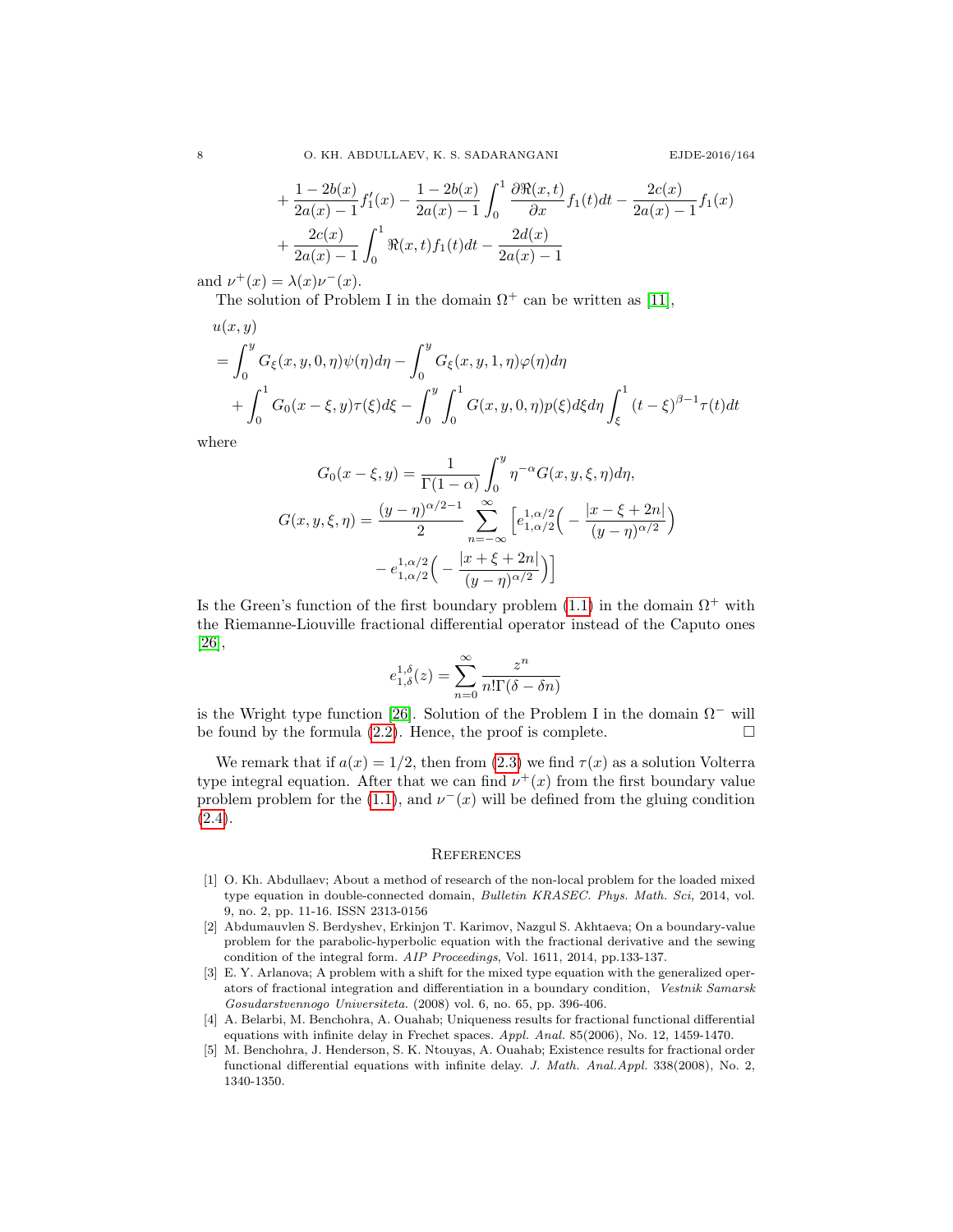EJDE-2016/164 LOADED MIXED TYPE EQUATION WITH FRACTIONAL DERIVATIVES 9

- <span id="page-8-1"></span>[6] K. Diethelm, A. D. Freed; On the solution of nonlinear fractional order differential equations used in the modeling of viscoelasticity, in: F. Keil, W. Mackens, H. Voss, J. Werther (Eds.), Scientific Computing in Chemical Engineering IIComputational Fluid Dynamics, Reaction Engineering and Molecular Properties, Springer-Verlag, Heidelberg.(1999), pp. 217–224.
- <span id="page-8-2"></span>[7] W. G. Glockle, T. F. Nonnenmacher; A fractional calculus approach of self-similar protein dynamics, Biophys. J. 68 (1995) 46–53.
- <span id="page-8-3"></span>[8] R. Hilfer; Applications of Fractional Calculus in Physics, World Scientific, Singapore, (2000).
- <span id="page-8-19"></span>[9] B. Islomov, U. Baltaeva; Boudanry-value problems for a third-order loaded parabolichyperbolic type equation with variable coefficients. Electron. J. Differential Equ., Vol. 2015 (2015). No. 221. pp 1-10.
- <span id="page-8-16"></span>[10] B. J. Kadirkulov; Boundary problems for mixed parabolic-hyperbolic equations with two lines of changing type and fractional derivative. Electron. J. Differential Equ., Vol. 2014 (2014), No. 57, pp. 1–7.
- <span id="page-8-17"></span>[11] E. T. Karimov, J. Akhatov; A boundary problem with integral gluing condition for a parabolic-hyperbolic equation involving the Caputo fractional derivative. Electron. J. Differential Equ., Vol. 2014 (2014) No. 14. pp. 1–6.
- <span id="page-8-13"></span>[12] A. A. Kilbas, O. A. Repin; Analogue of the Bitsadze-Samarskiy problem for an equation of mixed type with a fractional derivative; Differentsialnye Uravneniya. (2003) vol. 39, no. 5, pp. 638–719, Translation in Journal of Difference Equations and Applications. (2003). vol. 39, no. 5, pp. 674–680.
- <span id="page-8-14"></span>[13] A. A. Kilbas, O. A. Repin; An analog of the Tricomi problem for a mixed type equation with a partial fractional derivative, Fractional Calculus and Applied Analysis. (2010) vol. 13, no. 1, pp. 69–84.
- <span id="page-8-7"></span>[14] A. A. Kilbas, H. M. Srivastava, J. J. Trujillo; Theory and Applications of Fractional Differential Equations, in: North-Holland Mathematics Studies, vol. 204, Elsevier Science B.V., Amsterdam. (2006).
- <span id="page-8-4"></span>[15] J. W. Kirchner, X. Feng, C. Neal; Fractal streamchemistry and its implications for contaminant transport in catchments, Nature 403 (2000), 524–526.
- <span id="page-8-10"></span>[16] V. Lakshmikantham, A. S. Vatsala; Basic theory of fractional differential equations. Nonlinear Anal. 69(2008), No. 8, 2677-2682.
- <span id="page-8-11"></span>[17] V. Lakshmikantham, A. S. Vatsala; Theory of fractional differential inequalities and applications. Commun. Appl. Anal. 11(2007), No. 3-4, 395-402.
- <span id="page-8-5"></span>[18] B. N. Lundstrom, M. H. Higgs, W. J. Spain, A. L. Fairhall; Fractional differentiation by neocortical pyramidal neurons, Nat. Neurosci. 11 (2008), 1335–1342.
- <span id="page-8-6"></span>[19] F. Mainardi; Fractional calculus: some basic problems in continuum and statistical mechanics, in: A. Carpinteri, F. Mainardi (Eds.), Fractals and Fractional Calculus in Continuum Mechanics, Springer-Verlag, Wien.(1997), pp. 291-348.
- <span id="page-8-8"></span>[20] K. S. Miller, B. Ross; An Introduction to the Fractional Calculus and Differential Equations, John Wiley, New York, (1993).
- <span id="page-8-18"></span>[21] A. M. Nakhushev; The loaded equations and their applications. M. Nauka, (2012). 232.
- <span id="page-8-15"></span>[22] V. A. Nakhusheva; Boundary problems for mixed type heat equation, Doklady AMAN (2010) vol. 12, no. 2, pp. 3944. In Russian.
- <span id="page-8-0"></span>[23] I. Podlubny; Fractional Differential Equations, Academic Press, New York, (1999).
- <span id="page-8-12"></span>[24] I. Podlubny; Geometric and physical interpretation of fractional integration and fractional differentiation. Dedicated to the 60th anniversary of Prof. Francesco Mainardi. Fract. Calc. Appl. Anal. 5(2002), No. 4, 367-386.
- <span id="page-8-22"></span>[25] A. V. Pskhu; Uravneniye v chasnykh proizvodnykh drobnogo poryadka. (in Russian) [Partial differential equation of fractional order] Nauka, Moscow, (2005). 200 pp.
- <span id="page-8-23"></span>[26] A. V. Pskhu; Solution of boundary value problems fractional diffusion equation by the Green function method. Differential equation, 39(10) (2003), pp. 1509-1513
- <span id="page-8-20"></span>[27] M. S. Salakhitdinov, E. T. Karimov; On a nonlocal problem with gluing condition of integral form for parabolic-hyperbolic equation with Caputo operator. Reports of the Academy of Sciences of the Republic of Uzbekistan. (DAN RUz), No 4, (2014), 6-9.
- <span id="page-8-9"></span>[28] S. G. Samko, A. A. Kilbas, O. I. Marichev; Fractional Integral and Derivatives: Theory and Applications, Gordon and Breach, Longhorne, PA, (1993).
- <span id="page-8-21"></span>[29] M. M. Smirnov; Mixed type equations, M. Nauka. (2000).